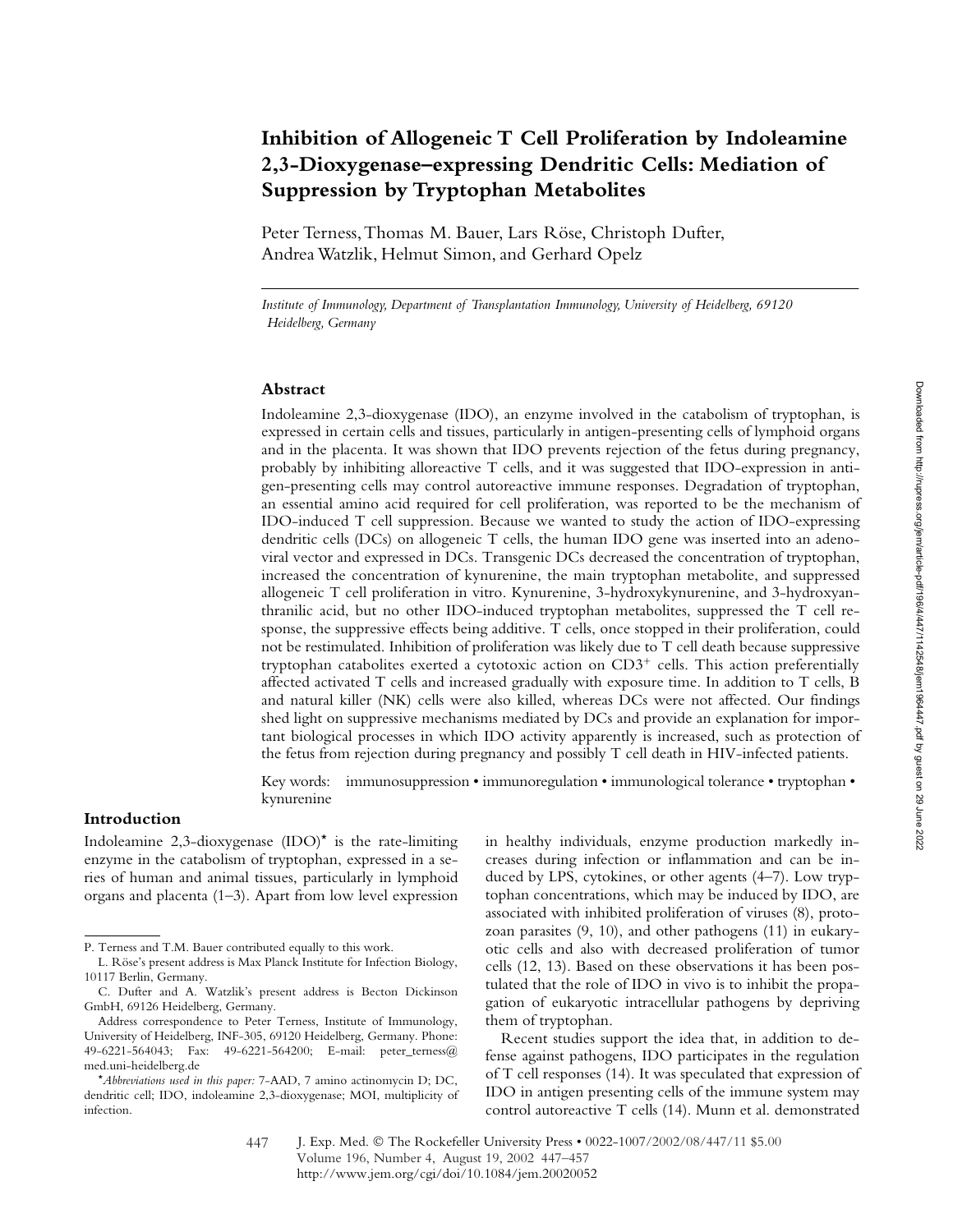that IDO expression in the placenta is critically involved in preventing rejection of allogeneic fetuses (15). It is well known that, from an immunological viewpoint, pregnancy constitutes a paradoxical situation in which a foreign tissue is tolerated by the host. Munn et al. implanted time-release capsules containing the IDO-inhibitor 1-methyl-tryptophan under the skin of pregnant mice and observed that the fetus was rejected. Hints at a participation of T cells in fetal rejection came from the same study, in which immunodeficient pregnant mice were reconstituted with T cells specific for paternal MHC antigens inherited by the fetus and thereafter treated with IDO inhibitor. Apparently, inhibition of IDO production in the placenta abrogated T cell control and the pregnant mice lost their concepti. Based on these observations, the authors proposed the following scenario: once the embryo implants and begins establishing connections with the mother's blood supply, fetal-derived cells located in the placenta start producing IDO, a process supported by experimental findings (16). The enzyme inhibits maternal T cells that otherwise would make their way through the placenta and attack the fetus. While it is clear that IDO suppresses the maternal T cell response, the exact mechanism by which the enzyme protects the allogeneic conceptus from maternal T cell attack has not been elucidated. It is known that IDO catabolizes tryptophan (2) and that tryptophan is an essential amino acid (the rarest of the 20 amino acids in proteins) indispensable for the biosynthesis of proteins. The in vitro studies of Mellor et al. reveal that T cells are specifically sensitive to tryptophan deprivation (3, 14). At low tryptophan concentrations, cell cycle progression was halted at a mid-G1 arrest point (14). Restoration of tryptophan to arrested cells, along with a second round of T cell receptor signaling, abrogated the state of areactivity and induced further cell cycle progression. These and other observations lead to the hypothesis that the main mechanism by which IDO inhibits cell proliferation is the depletion of tryptophan.

In the current series of experiments, we constructed recombinant replication-defective adenoviruses harboring the human IDO gene, expressed the gene in human DCs and showed that such cells are capable of preventing proliferation of allogeneic T cells in vitro. Thereafter, we analyzed the mechanism of inhibition and, in contrast to previous studies, obtained conclusive evidence for a mediation of suppression by IDO-induced tryptophan metabolites.

### **Materials and Methods**

*Construction of Replication-defective Recombinant IDO-Adenoviruses.* Replication-defective adenoviruses were generated by encoding cDNA for human IDO according to a method described previously (17). The human IDO gene was inserted into a shuttle plasmid (pAdTrack-CMV, harboring the green fluorescence protein gene, or pShuttle-CMV, without the GFP gene) (Q-Biogene). The resultant plasmid was linearized by digestion with restriction endonuclease PmeI and subsequently cotransformed with an adeno-5 virus backbone (pAdEasy-1) into *Escherichia coli* cells BJ5183. Recombinants were selected for kanamycin resistance, and recombination confirmed by restriction digest with PacI. The relevant clones yielded a large fragment (near 30 kb), plus a smaller fragment (3.0 or 4.5 kb). Finally, the linearized recombinant IDO plasmid was transfected by Effectene Transfection Reagent kit (QIAGEN) into adenovirus packaging cells (911 cells E1-transformed human embryonic retinoblast cell line) at 50% confluency. In case of pAdTrack-based vectors, transfection and viral production can be monitored by GFP expression. When a cytopathogenic effect becomes evident (usually 7–10 d after transfection), the cells are scraped off, repeatedly dounced, and centrifuged. Part of the supernatant is used for further multiplication of viruses. The viruses were purified via ultracentrifugation on CsCl-gradient, rebuffered in conservation buffer, titrated, and kept at  $-80^{\circ}$ C until use. Titration was performed by limiting dilution of viral suspension on 911 cells. The last "infective concentration" was determined by checking the GFP expression, in case of pAdTrack-CMV constructs, or by PCR with adenoviral-specific primers, in case of pShuttle-CMV constructs. Two recombinant vectors were generated, IDOadeno-GFP (with the GFP gene) and IDO-adeno (without GFP). The nucleotide IDO sequence of recombinant adenoviruses was determined using the dideoxy termination method of Sanger. Sequence analysis was performed in an ABI-3077 sequencer (Applied Biosystems) and identity with the sequence of the gene bank was ascertained. Transcription of the IDO gene in transfected eukaryotic cells was verified by RT-PCR. In brief, mRNA was extracted from IDO-adeno-infected 911 cells (QuickPrep Micro mRNA Purification kit; Amersham Biosciences Europe), transcribed with Moloney virus leukemia reverse transcriptase into cDNA (Ready-to-go-Primed First-Strand kit; Amersham Biosciences Europe), and amplified by PCR with IDO-specific primers. PCR products were analyzed by agarose gel electrophoresis with ethidium bromide staining.

*Generation of Human Dendritic Cells.* Dendritic cells (DCs) were generated from CD14-positive blood monocytes as described previously (18). In brief, peripheral blood mononuclear cells of an HLA-typed healthy donor were separated by density gradient centrifugation and CD14-positive monocytes were isolated by adherence to culture dishes. Nonadherent cells were discarded. After culture of monocytes in the presence of human rGM-CSF (666 U/ml) and rIL-4 (1,000 U/ml) for 7 d, rTNF- $\alpha$  (10 ng/ml) was added for an additional 2 d to induce maturation of DCs. Characterization of DC phenotype was performed by flow cytometry using the following mouse mAbs: anti–CD14-FITC; anti–HLA-DR-FITC; anti–CD1a-PE; anti–CD86-PE; and anti– CD83-PE (BD Biosciences). DCs were kept in liquid nitrogen until use.

*Separation of Lymphocyte Subpopulations.* Cells were separated by negative selection via magnetic beads. Lymphocytes (PBMCs) were obtained from blood of healthy donors by density gradient centrifugation, washed, and incubated at  $+4^{\circ}$ C for 10 min with monoclonal mouse antibody mixes directed against lymphocyte subpopulations (107 cells plus 20  $\mu$ M antibody mix). Thereafter, the cells were washed and incubated at  $+4^{\circ}$ C, for 10 min with 50 l magnetic beads coated with Fc-specific antibodies (Dynabeads; Dynal). Antibody-labeled cells were removed with a magnet. To increase the purity of the remaining lymphocyte subpopulation, the procedure was repeated with another portion of magnetic beads. The purity of negatively selected cells was for 85–90% T cells, 70–80% NK cells, and 90% B cells.

*Cell Cultures.* (a) Allogeneic T cell proliferation. DCs were infected with recombinant IDO-adeno-GFP (DC-IDO-GFP), IDO-adeno (DC-IDO), or with control adenoviruses (DC-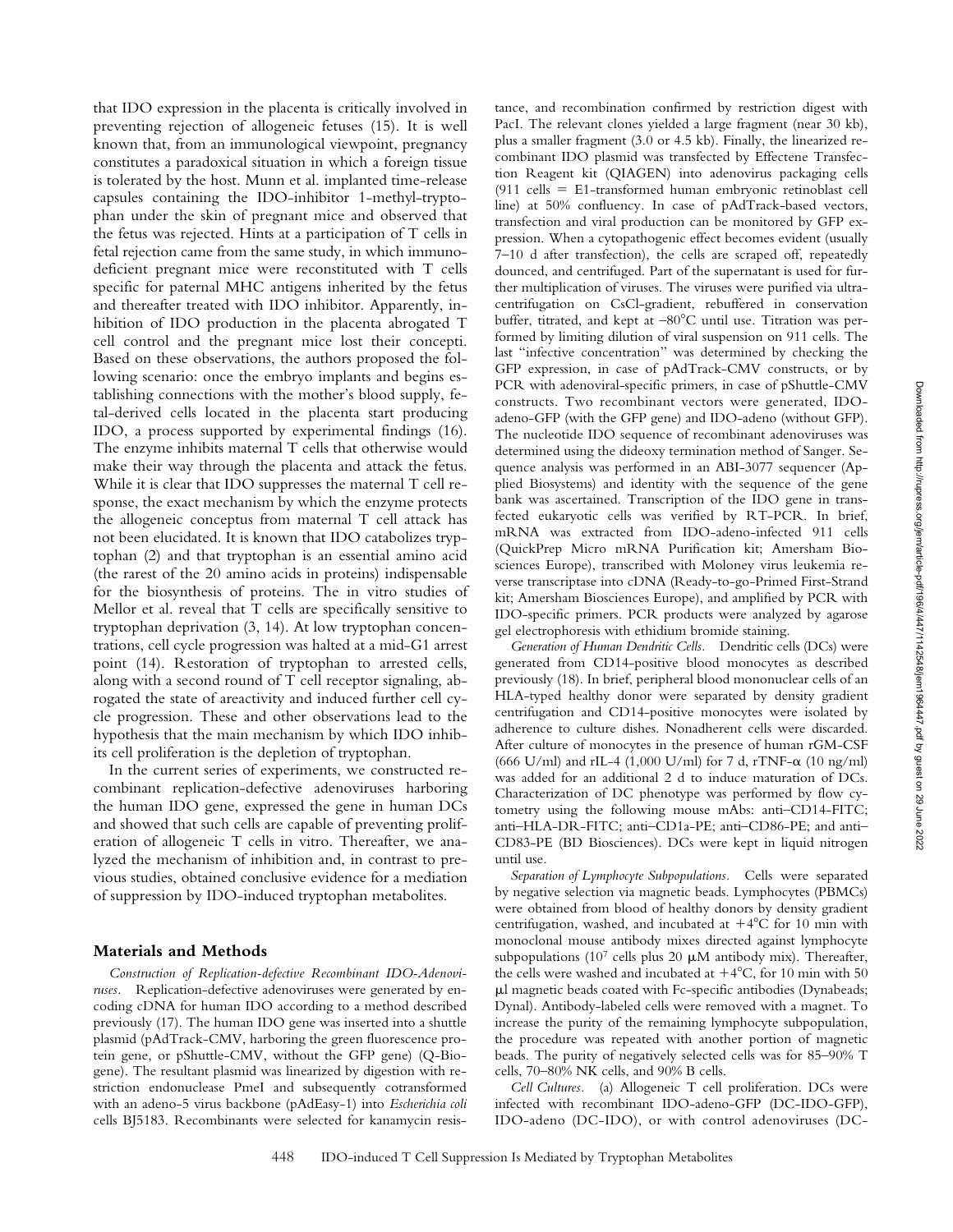adeno) at a multiplicity of infection (MOI) up to 500 for 2 d. Lymphocytes (PBMCs) were separated from peripheral blood of healthy donors by density gradient centrifugation and typed for HLA antigens. Only HLA-DR-different responder lymphocytes were used for DC-induced stimulation. Native DCs only, lymphocytes only, native DCs plus allogeneic lymphocytes, DC-IDO-GFP plus allogeneic lymphoytes, DC-IDO plus allogeneic lymphoytes, DC-adeno plus allogeneic lymphocytes (each time 105 DC plus 105 lymphocytes in 0.2 ml medium) were cultured in RPMI 1640 medium (GIBCO BRL Life Technologies GmbH) with 10% FCS (final tryptophan concentration  $5.25 \text{ mg}/1 = 25.69$  $\mu$ M) and Penicillin G/Streptomycin. After 5 d, <sup>3</sup>[H]thymidine was added for 12 h and the number of counts (counts per minute  $=$  cpm) determined in a  $\beta$ -counter (Inotech Biosystems).

To verify whether IDO expression or adenovirus infection harm the DCs,  $10^5$  cells were infected with IDO-adeno-GFP, IDO-adenovirus, or adenovirus only at a stepwise decreasing MOI (500, 250, 125 ... 3.9) and cell viability was measured in FACS® after double staining with 7 amino actinomycin D (7- AAD) and anti-CD83 antibody-PE. The percentage of dead cells never exceeded 30% for any MOI after IDO-adeno-GFP- or IDO-adeno-infection and 40% after adenovirus (control)-infection. Moreover, these values were not higher than native DCs cultured for the same period of time. The experiment was repeated using ethidium bromide or Trypan's blue staining with virtually the same result. These findings show that neither IDOexpression nor adenovirus infection harm DCs under the described conditions.

 (b) CD3 stimulation of T cells. Peripheral blood lymphocytes were cultured (105 cells per well) in RPMI 1640 (10% FCS) with anti-CD3 mAb (Ortho Diagnostic Systems, Inc.) (final dilution 1:200). After 2 d, cell proliferation was assessed by measuring 3[H]thymidine incorporation (cpm) as described previously.

 (c) Tryptophan metabolite titration curves. Kynurenine, 3-hydroxykynurenine, anthranilic acid, 3-hydroxyanthranilic acid, and quinolinic acid (Sigma-Aldrich) (for all substances purity 98%) were dissolved in RPMI 1640 and added to cell cultures at various concentrations. In an other experiment, to determine whether the metabolites have an additive effect, equal concentrations of the compounds were mixed and added to the cultures. After 2 d, <sup>3</sup>[H]thymidine was added and the number of counts recorded. Positive controls consisted of CD3-stimulated cells without metabolites and negative controls of unstimulated cells.

 (d) Restimulation of suppressed T cells. Lymphocytes (105 cells per well) were cultured in RPMI 1640 (10% FCS) with anti-CD3 mAb (final dilution 1:200) and kynurenine (dilution series). After 2 d the cells were washed, the cell culture medium (RPMI 1640 plus 10% FCS) was replaced, and the cells were stimulated with Concanavalin A  $(6.25 \mu g$  per well). After another 2 d, 3[H]thymidine was added and cpm determined. Controls consisted of cells prestimulated with anti-CD3 but not pretreated with kynurenine.

In an other restimulation experiment lymphocytes were stimulated with allogeneic DCs as described previously, in the presence  $(47-1,500 \mu M)$  or absence of kynurenine. Control cultures contained DCs or lymphocytes only. After 5 d the cells were extensively washed, and restimulated with an identical number of DCs derived from the same donor or from third party donors. 3[H]thymidine was added to all cultures and the number of counts (cpm) determined.

 (e) Tryptophan titration curve. To define the concentration of tryptophan which reduces lymphocyte proliferation in our test system, 105 lymphocytes were incubated in tryptophan-free

RPMI 1640 medium (GIBCO BRL Life Technologies) with or without 10% FCS, stimulated with anti-CD3 mAb, and various amounts ( $0-38 \mu M$ ) of tryptophan were added. Unimpaired proliferation was observed down to  $0.30 \mu M$  (medium with FCS) and 1.20  $\mu$ M (without FCS). Complete inhibition was not obtained at any concentration (positive control 100% proliferation; maximal suppression in medium with FCS:  $\sim$ 66% and without FCS:  $\sim$ 33%). All cell cultures were done in triplicate.

*Determination of Tryptophan and Kynurenine Concentration in Cell Cultures.* Native DCs (control), DC-IDO-GFP, DC-IDO, or DC-adeno (control) were cultured under conditions described above and tryptophan and kynurenine were measured at the end of culture.  $20 \mu l$  supernatant was collected and the tryptophan concentration was defined using reversed-phase high pressure liquid chromatography (RP18 Hypersil ODS column) (Supelco, Inc.) and photometric detection (fluorescence at 278/363 nm). In another test the cells were lysed, centrifuged, and the kynurenine concentration was measured in the supernatant spectrophotometrically (19). In brief, 75  $\mu$ l supernatant was incubated with 125  $\mu$ l methylene blue reaction buffer for 1 h at  $37^{\circ}$ C, and the reaction was stopped with 30% trichloroacetic acid. After centrifugation, 125  $\mu$ l supernatant was incubated with 125  $\mu$ l Ehrlich reagent for 10 min at room temperature in a microtiter plate. Optical density was measured at 480 nm. The values were referred to a standard curve with defined kynurenine (0–120  $\mu$ M) concentrations.

*Detection of Cell Death.* Lymphocytes were stimulated in culture with anti-CD3 mAbs (described above) in the presence or absence (control) of 1,501  $\mu$ M kynurenine, 510  $\mu$ M 3-hydroxyanthranilic acid,  $348 \mu M$  3-hydroxykynurenine, or metabolite mixture (64 µM kynurenine plus 64 µM 3-hydroxykynurenine plus 64  $\mu$ M anthranilic acid plus 64  $\mu$ M 3-hydroxyanthranilic acid plus 64  $\mu$ M quinolinic acid). After 3 d the cells were washed and resuspended in PBS (106 cells/ml). Thereafter, the cells (100  $\mu$ l suspension) were labeled with anti-CD3-FITC antibody (3  $\mu$ l), stained with 5  $\mu$ l 7-AAD for 15 min, and the percentage of 7-AAD-positive (dead) T cells was determined in a FACScan™. In an other experiment T cells, B cells, NK cells, or DCs were separated from PBMCs by magnetic beads or generated as described and cultured  $(5 \times 10^5 \text{ cells/ml})$  with a mixture of kynurenine metabolites (kynurenine plus 3-hydroxykynurenine plus anthranilic acid plus 3-hydroxyanthranilic acid plus quinolinic acid) (8, 16, or 32  $\mu$ M, respectively for each compound). In one setting T cells were activated with anti-CD3 antibody. Cell death was measured daily for 5 d by 7-AAD staining and expressed in percentage of dead cells.

*Statistics.* All tests were performed in triplicate and results are given as mean  $\pm$  SD. For calculating half-inhibitory (I<sub>50</sub>) concentrations of substances, the mean proliferation (cpm) of stimulated and completely suppressed cells was determined. Thereafter, the concentration of substance giving 50% proliferation was calculated by regression.

### **Results**

*IDO-Gene Expression in Human DCs.* Human IDO cDNA was inserted into a shuttle vector and recombined with an adeno-5 backbone vector in bacteria as described previously (17, 20). The replication-defective recombinant IDO adenoviruses were multiplied in 911 cells. Sequence analyses confirmed the correct sequence of human IDO (unpublished data) and RT-PCR with IDO-specific primers proved the transcription of IDO transgene in eu-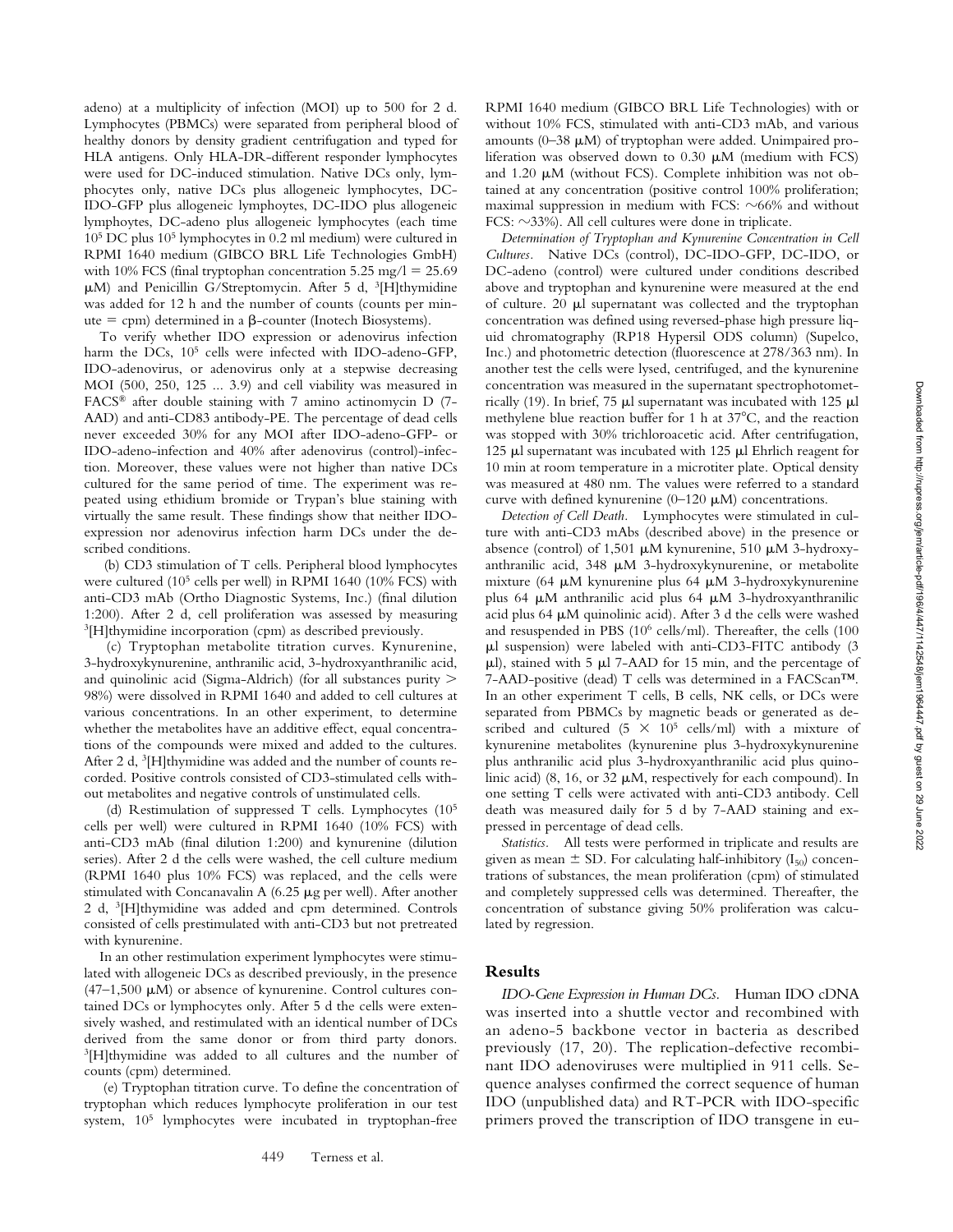

Figure 1. Transcription of IDO-gene in eukaryotic cells infected with recombinant IDO-adenoviruses. mRNA was extracted from human embryonic retinoblast cells infected with IDO-adeno-GFP, IDO-adeno, or with replication-defective adenoviruses (neg. ctr.-a) and reverse transcribed into cDNA. PCR with IDO-specific primers was performed and the products analyzed by agarose gel electrophoresis. Positive control consisted of material extracted from recombinant IDO-adenoviruses and neg. ctr.-b of water instead of template. Lane 1: DNA molecular weight marker; lane 2: pos. ctr., 3, neg. ctr.-b; lane: 4, IDO-adeno-GFP; lane 5: IDO-adeno; lane 6: neg. ctr.-a; lane 7: DNA molecular weight marker. Lanes 4 and 5 show the relevant IDO-specific bands.

karyotic cells infected with recombinant adenoviruses (Fig. 1).

DCs were generated from blood monocytes in the presence of GM-CSF and IL-4, maturation was induced by TNF- $\alpha$ , and the phenotype was verified by FACS<sup>®</sup> analysis (18). These cells were infected with the recombinant IDOadenoviruses. The efficiency of infection was monitored by expression of the green fluorescence marker protein harbored by the virus. Vital staining using FACS® analysis showed that DCs remained viable after adenoviral infection. It is known that IDO catalyzes the oxidation of tryptophan, resulting in kynurenine and other metabolites (21– 23). To verify whether transgenic IDO exerted its catabolic effect, tryptophan as well as kynurenine were measured in cultures of DCs infected with IDO-adeno (Fig. 2, A and B). As expected, the tryptophan concentration significantly decreased while kynurenine increased.



**Figure 2.** Tryptophan and kynurenine concentration in cultures of IDO-expressing DCs. Native DCs (control), DCs infected with IDOadeno-GFP, IDO-adeno, or native replication-defective adenoviruses (control) were cultured in RPMI 1640 plus 10% FCS. Tryptophan (A) and kynurenine (B) concentrations were determined and the values  $(\mu M)$ 105 cells) are shown on the ordinate.



**Figure 3.** Reduction of allogeneic T cell stimulation by IDO-expressing DCs. Native DCs (pos. ctr.), DCs infected with IDO-adeno-GFP, IDO-adeno, or replication-defective adenoviruses (control) were coincubated with allogeneic peripheral blood lymphocytes for 6 d and cell proliferation measured by 3[H]thymidine incorporation (cpm) (ordinate). Negative controls consisted of DCs or lymphocytes only.

*IDO-expressing DCs Reduce Allogeneic T Cell Proliferation.* The next experiment addressed the question whether IDO-expressing DCs inhibit the proliferation of HLAincompatible T cells. Native DCs or IDO-expressing DCs were coincubated with allogeneic T cells and proliferation was determined by 3[H]thymidine incorporation. A significant reduction of proliferation was noted by coincubating T cells with IDO-DCs (Fig. 3), demonstrating the inhibitory effect of IDO on allogeneic T cells.

*Kynurenine Inhibits T Cell Proliferation.* Previous studies came to the conclusion that tryptophan depletion is the mechanism by which IDO inhibits T cell activation (3, 14). An alternative mechanism would be that metabolites resulting from tryptophan breakdown influence T cell responsiveness. IDO-induced tryptophan degradation results in kynurenine, 3-hydroxykynurenine, anthranilic acid, 3-hydroxyanthranilic acid, and quinolinic acid (21–23), whereby kynurenine is the main product. Therefore, we first tested the influence of kynurenine on the allogeneic T cell response. As shown in Fig. 4 A, L-kynurenine was able to completely inhibit the proliferation of T cells stimulated



Figure 4. Effect of kynurenine on T cell proliferation induced by allogeneic DCs or anti-CD3 antibody. Peripheral lymphocytes were stimulated with (A) allogeneic DCs or (B) anti-CD3 mAb for 6 and 3 d, respectively. Various amounts of kynurenine (abscissa) were added to the cultures. Positive control was performed without kynurenine. T cell proliferation was determined by 3[H]thymidine incorporation (cpm) (ordinate).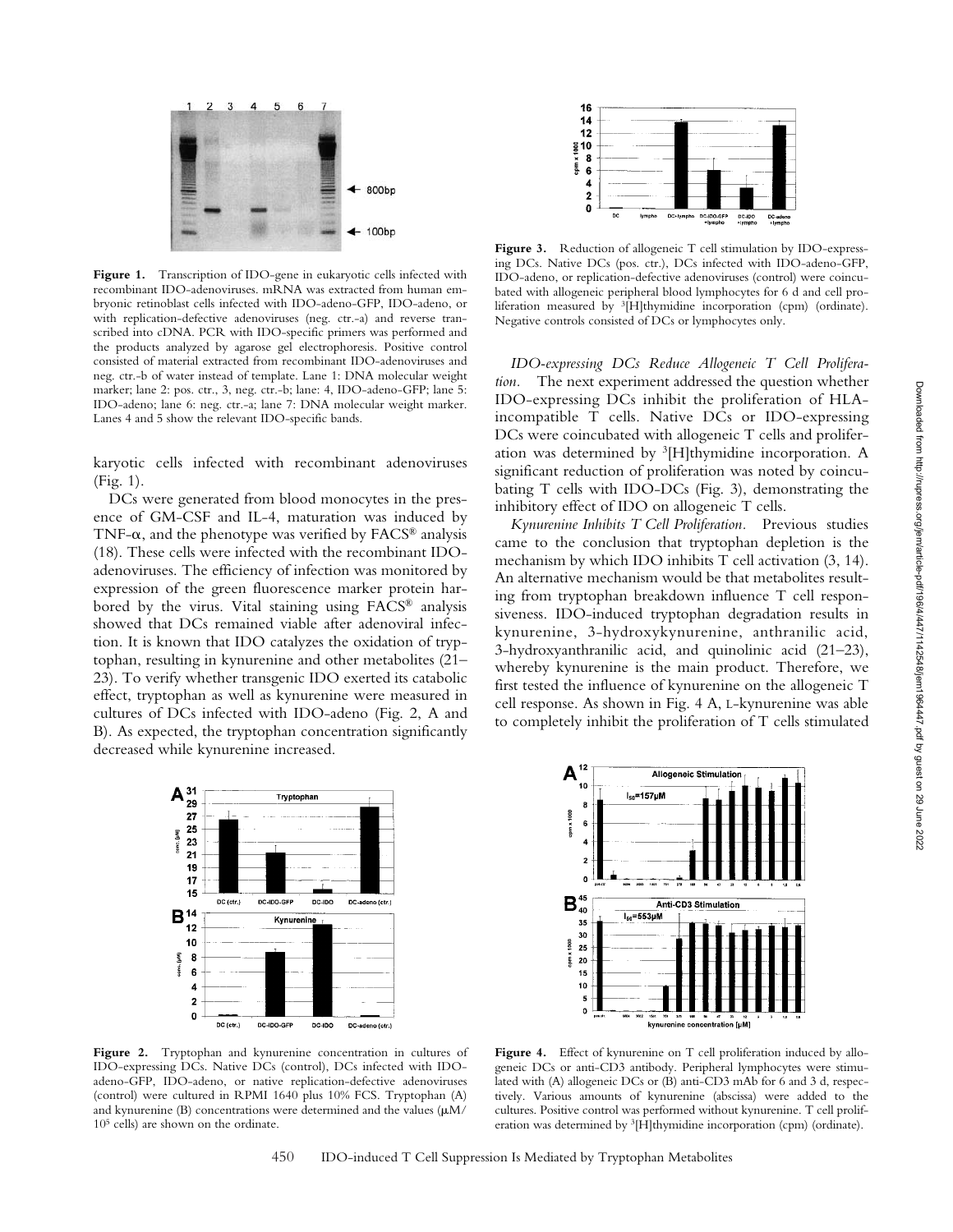by allogeneic DCs (50% inhibition =  $I_{50}$ : 157 µM). Moreover, L-kynurenine also suppressed proliferation of CD3 stimulated T cells ( $I_{50}$ : 553  $\mu$ M) (Fig. 4 B). The same effect was noted with *D*-kynurenine (unpublished data).

*Kynurenine-suppressed T Cells Cannot Be Restimulated.* In the experiment depicted in Fig. 5, A and B, T cells were stimulated with anti-CD3 antibody in the presence of various amounts of kynurenine, extensively washed, and restimulated with Con-A in the absence of kynurenine. The results show that kynurenine-suppressed T cells cannot be restimulated.

In a second experiment we addressed the question whether T cells stimulated with allogeneic DCs in the presence of kynurenine can be restimulated with donor-specific or third party DCs (Fig. 6). As expected, T cells directed against a certain donor, once suppressed cannot be restimulated with DCs from the same donor (Fig. 6, top and bottom curve at 1,500, 751, and 375  $\mu$ M). Third-party DCs, however, are able to restimulate the T cells (medium curve). The degree of restimulation by third-party donors depends on the dose of kynurenine to which the cells were exposed. At extremely high doses  $(1,500 \text{ or } 750 \text{ }\mu\text{M})$  only minimal reactions was noted, whereas at medium or low doses (375–47  $\mu$ M) significant restimulation takes place. Most importantly, at any kynurenine concentration, thirdparty restimulation (medium curve) was significantly higher than donor-specific restimulation (bottom curve). This finding suggests that kynurenine preferentially compromises activated T cells. As we will see later (Fig. 10, A and B), this was confirmed by further analyses.

*Other Tryptophan Metabolites Also Suppress the T Cell Response.* The question arose whether, in addition to kynurenine, other tryptophan metabolites also inhibit T cell proliferation. As shown in Fig. 7, A–D, 3-hydroxykynurenine and 3-hydroxyanthranilic acid both suppress T



Figure 5. Polyclonal restimulation of kynurenine-suppressed T cells. Peripheral lymphocytes were stimulated with (A) anti-CD3 mAb in the presence of various amounts of kynurenine (abscissa). Positive control consisted of T cell stimulation in the absence of kynurenine. After 2 d the cells were washed and (B) restimulated with Con-A for another 3 d. T cell proliferation was determined by 3[H]thymidine incorporation (cpm) (ordinate).

cells, whereas anthranilic and quinolinic acid were not suppressive within the tested range of concentrations. In order of their effectiveness, the T cell active components of tryptophan catabolism were: 3-hydroxyanthranilic acid  $(I_{50}: 96$  $\mu$ M), 3-hydroxykynurenine (I<sub>50</sub> = 187  $\mu$ M), and kynurenine ( $I_{50} = 553 \mu M$ ).

*Tryptophan Metabolites Have an Additive Effect on T Cells.* In vivo as well as in cell cultures, none of the tryptophan metabolites acts as a single component but in the presence of other metabolites. This prompted us to analyze the effect of metabolite mixtures. Fig. 8 A shows the action of kynurenine in combination with all other metabolites. It is evident that much smaller concentrations of kynurenine are required when combined with equal amounts of the other compounds (in combination:  $I_{50} = 15 \mu M$ , as single substance:  $I_{50}$  = 553  $\mu$ M; Fig. 4 B). Even the combination of three or two active components enhances the effect of single substances (Fig. 8, B–D). For instance, whereas kynurenine is effective at 553  $\mu$ M (Fig. 4 B) and 3-hydroxyanthranilic acid at 96  $\mu$ M (Fig. 7 C) as single components, when combined (Fig.  $8$  D),  $21 \mu M$  of each substance is sufficient to induce the same effect. Other combinations showed similar results, indicating that the metabolites add or even potentiate their respective effects.

*Kynurenine, 3-Hydroxykynurenine, 3-Hydroxyanthranilic Acid, and the Metabolite Mixture Induce T Cell Death.* The lack of restimulation of kynurenine-suppressed T cells might be attributable to either T cell areactivity or cell death. To analyze the underlying mechanism, the cells were stimulated as described in the presence of suppressive amounts of kynurenine, 3-hydroxykynurenine, 3-hydroxyanthranilic acid, or a mixture of all metabolites for 3 d, and cell viability was determined in FACS® by vital staining with 7-AAD. As shown in Fig. 9, virtually all cells died at suppressive concentrations of single components or the metabolite mixture.

*Tryptophan Metabolites Have a Time-dependent Cytotoxic Effect.* In contrast to cell cultures, the exposure of lymphocytes to kynurenine derivatives "in vivo" is long-lasting. If the cytotoxic effect increases with time, even small



Figure 6. Allogeneic restimulation of T cells activated with allogeneic DCs. Peripheral blood lymphocytes were stimulated with allogeneic DCs in the presence of decreasing amounts of kynurenine (abscissa). After 5 d the cells were extensively washed and restimulated with DCs from the same or unrelated donors. T cell proliferation was measured by <sup>3</sup>[H]thymidine incorporation (cpm) (ordinate) after primary and secondary stimulation. The curves show the degree of proliferation after the first stimulation (top curve) and upon restimulation with third-party (intermediate) or donor-specific DCs (bottom curve).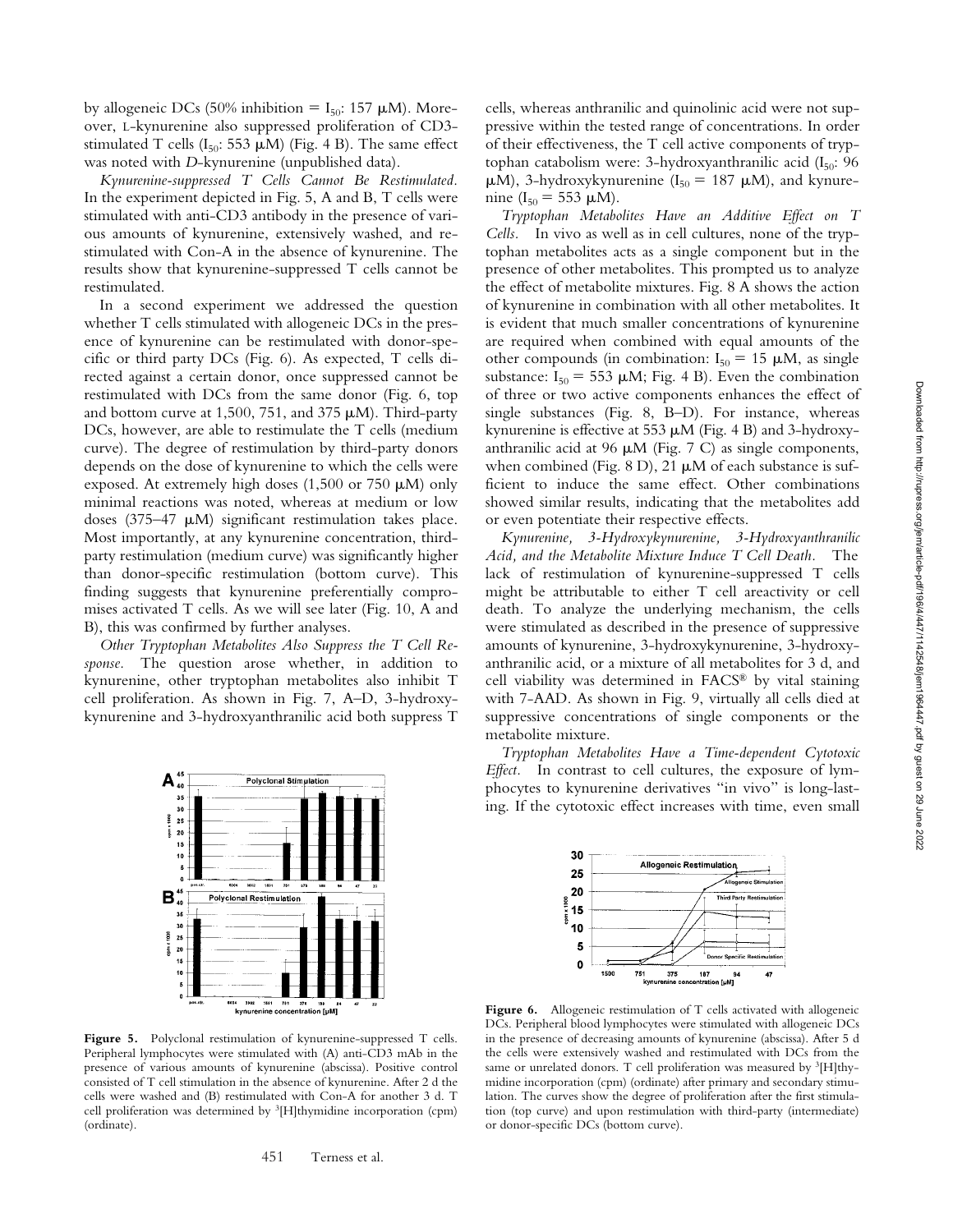

amounts of metabolites may be effective. To test whether cytotoxicity is time dependent, purified T cells were incubated for 5 d with various amounts of tryptophan metabolites and the percentage of dead cells was determined daily (Fig. 10). The findings clearly show that the cytotoxic effect is time dependent and that even small amounts of substances become cytotoxic after an exposure time of several days. As shown in Fig. 11, B and C, this is also the case for B and NK cells.

*Tryptophan Metabolites Preferentially Kill Activated T Cells.* An important question is whether activated T cells are more susceptible to cell death than resting ones. Fig. 10, A and B, shows the metabolites' action on activated versus nonactivated T cells. Evidently, activated cells are more sensitive. For instance, whereas  $16 \mu M$  metabolite mixture killed 60% activated T cells, it affected only 21% nonactivated cells after 5 d of culture.

*Tryptophan Metabolites Act on Several Lymphocyte Subpopulations.* In the experiment depicted in Fig. 11, A–D, the effect of tryptophan metabolites on lymphocyte subpopulations was analyzed. T, B, and NK cells were separated by magnetic beads from PBMCs and incubated for 5 d with various amounts of metabolite mixture. The results show that all three subpopulations are sensitive to these compounds. Interestingly, DCs, the cells which produce the IDO and thus generate kynurenine, are resistant to

Figure 7. Effect of IDO-induced tryptophan metabolites on T cell proliferation. Peripheral lymphocytes were stimulated with anti-CD3 antibody for 3 d in the presence of various amounts (abscissa) of (A) 3-hydroxykynurenine, (B) anthranilic acid, (C) 3-hydroxyanthranilic acid, or (D) quinolinic acid. Positive control consisted of T cell stimulation in the absence of metabolites. T cell proliferation was determined by 3[H]thymidine incorporation (cpm) (ordinate).

cell death. This is in line with our observations showing that IDO-adenovirus-transfected DCs are not harmed more than mock-transfected or untreated cells (Materials and Methods).

## **Discussion**

In their study, Moffett et al. attempted to detect IDO activity at the single-cell level based on immunohistological staining of quinolinic acid, which is the terminal metabolite of the enzymatic pathway initiated by IDO (24). Their findings indicated that IDO-producing cells are distributed in lymphoid tissues and sporadically in other tissues, and have a macrophage- or DC-like appearance (3, 24). Recent evidence for expression of IDO in DCs came from the work of Hwu et al. who induced IDO production in human DCs by stimulation with IFN- $\gamma$  and CD40 ligand (25). Although it is generally known that DCs are potent activators of T cells, they may also play a pivotal role in the induction of peripheral tolerance (26). Because IDO is known to reduce T cell proliferation, it is tempting to speculate that IDO-expressing DCs have suppressive properties. In their studies, Hwu et al. (25) inhibited the proliferation of OKT3-stimulated autologous T cells with IDOproducing DCs. In another study, stimulation of  $CD8\alpha^+$  $DCs$  with IFN- $\gamma$ , which is known to promote IDO pro-



Figure 8. Additive effect of tryptophan metabolites. Peripheral lymphocytes were stimulated with anti-CD3 antibody for 3 d and decreasing amounts of (A) kynurenine plus 3-hydroxykynurenine plus anthranilic acid plus 3-hydroxyanthranilic acid plus quinolinic acid, (B) kynurenine plus 3-hydroxykynurenine plus 3-hydroxyanthranilic acid, (C) kynurenine plus 3-hydroxykynurenine, (D) kynurenine plus 3-hydroxyanthranilic acid were added. All components of a mixture were added in equal amounts. The concentration of single substances is shown (abscissa).

452 IDO-induced T Cell Suppression Is Mediated by Tryptophan Metabolites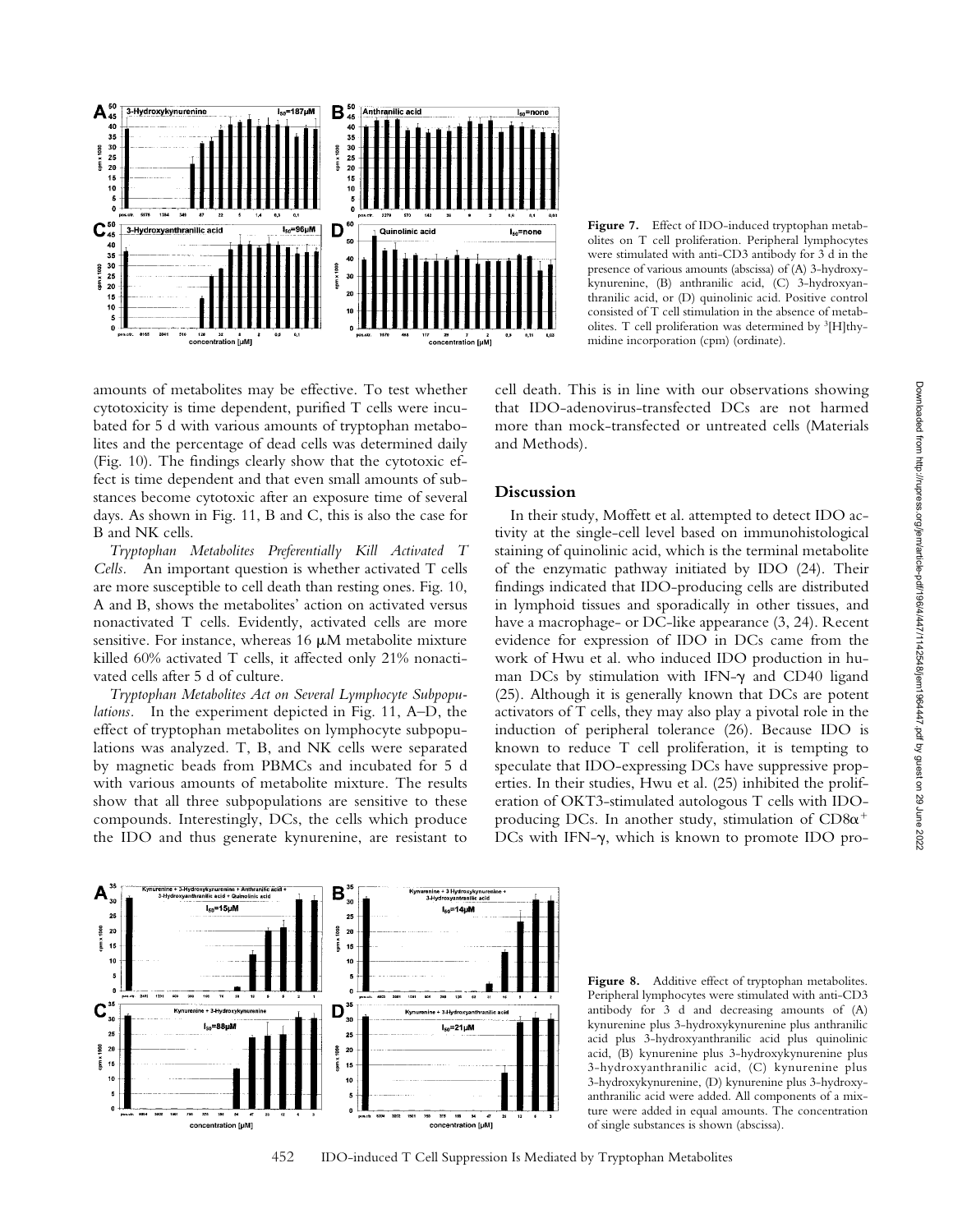

duction, enhanced their tolerogenic activity toward CD4 T cells (27). These as well as similar findings obtained with macrophages (14) fostered the hypothesis that expression of IDO in antigen-presenting cells confers the ability to suppress "unwanted" T cells, particularly autoreactive ones (14, 25), and thereby contributes to peripheral tolerance against self-antigens. Indirect proof for the role of IDO in suppression of alloreactive T cells was obtained by Munn et al. (15) who showed that inhibition of IDO resulted in re-



Figure 10. Time dependency of cytotoxicity and preferential killing of activated T cells. T cells were separated from PBMCs using magnetic beads and kept in culture (A) with anti-CD3 antibody or (B) without anti-CD3 antibody, in the presence of a mixture of tryptophan metabolites (kynurenine plus 3-hydroxykynurenine plus anthranilic acid plus 3-hydroxyanthranilic acid plus quinolinic acid) (concentrations: 0, 8, 16,  $32 \mu$ M for each compound). The percentage of dead cells (ordinate) was measured every day (abscissa) by 7-AAD staining.

Figure 9. Induction of cell death by tryptophan metabolites. Lymphocytes were stimulated with anti-CD3 in the presence or absence (control) of active metabolites (1,501  $\mu$ M kynurenine, 349  $\mu$ M 3-hydroxykynurenine, 510  $\mu$ M 3-hydroxyanthranilic acid) or a metabolite mixture (kynurenine plus 3-hydroxykynurenine plus anthranilic acid plus 3-hydroxyanthranilic acid plus quinolinic acid)(64 M of each compound). After 3 d the cells were washed, stained with anti-CD3-FITC antibody and 7-AAD. The percentages of dead (7-AAD-positive) T cells was determined in FACScan™. A shows the lymphocyte gate. B–F show the percentage of dead cells in the negative control and after treatment with kynurenine, 3-hydroxyanthranilic acid, 3-hydroxykynurenine, or metabolite mixture.

jection of the fetus in pregnant mice. In the current series of experiments, we present a model for studying the effect of IDO on allogeneic T cells by transgenetically expressing the IDO gene in human DCs and coincubating these cells with allogeneic T cells. IDO-expressing DCs reduced tryptophan, increased kynurenine, and (as expected) suppressed the proliferation of allogeneic T cells.

Munn et al. (3, 14) found that IDO-expressing macrophages catabolize virtually the entire amount of tryptophan in a cell culture system comparable to ours. Although in the experiment presented herein IDOexpressing DCs decreased the tryptophan concentration from a mean of 25.73  $\mu$ M to a mean of 15.64  $\mu$ M, it should be mentioned that variations down to unmeasurable tryptophan concentrations were noted in other cell cultures, a phenomenon obviously due to different activities of the IDO gene. Such very low tryptophan concentrations can impair T cell proliferation. However, we also noted T cell suppression at measurable tryptophan concentrations, provided that IDO was expressed in DCs. According to the tryptophan titration curve, such "measurable" concentrations are not low enough to impair T cell proliferation. This latter observation argues against tryptophan deficiency being the only factor responsible for suppressed T cell proliferation in our cell cultures. For tryptophan deficiency as a mechanism responsible for IDO-induced T cell suppression in vivo, it must be postulated that concentrations  $\leq 0.5-1$ M (14) are generated and maintained for a longer time in certain microenvironments. Since plasma levels are in the range of  $50-100 \mu M$  and never reach such low concentrations, and since the diffusion of tryptophan into tissues evidently is faster than the local degradation rate, this proposed mechanism appears questionable (14, 22, 28).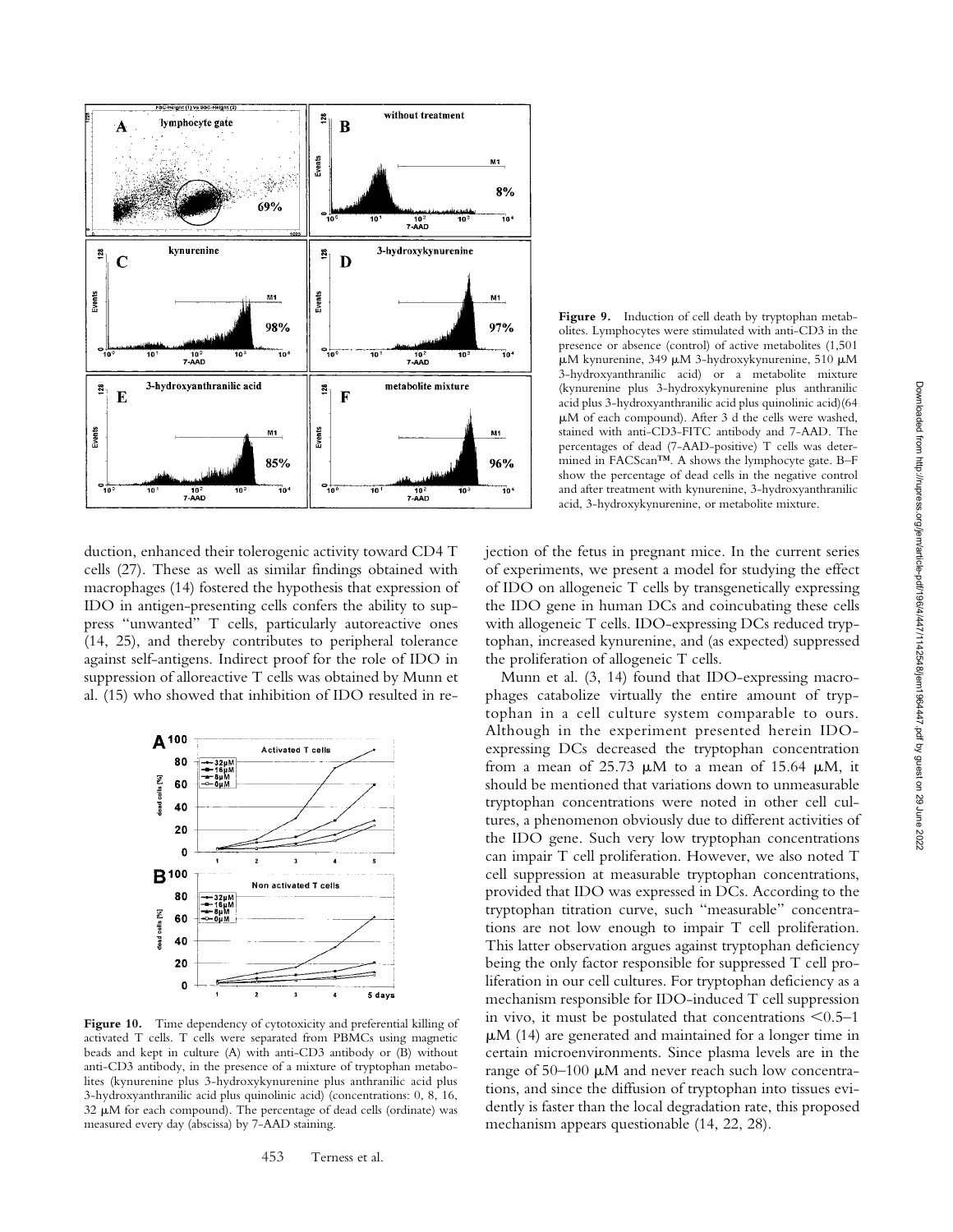

Surprisingly, in contrast to previous speculations (3), we found that kynurenine suppresses the T cell response. Inhibitory concentrations in the kynurenine titration experiments were 157-553  $\mu$ M, which was strikingly higher than the 12.5  $\mu$ M average concentration found in our cultures of IDO-expressing DCs. Therefore, at the first glance, kynurenine did not provide a plausible explanation for T cell suppression by IDO-expressing DCs. However, it is well known that besides kynurenine, IDO-induced degradation of tryptophan results in additional catabolites. Consequently, kynurenine does not act alone but in the presence of other metabolites. As shown by our experiments, 3-hydroxykynurenine and 3-hydroxyanthranilic acid are also T cell suppressive and have an additive effect when mixed with kynurenine. When  $15 \mu M$  kynurenine, a concentration which does not result in any T cell suppression by itself, acts in concert with the same amounts of all other metabolites (or 3-hydroxykynurenine and 3-hydroxyanthranilic acid only), the combined activity suppresses the T cell response. It should also be mentioned that Grohmann et al. (29) found considerably higher kynurenine concentrations in their IFN- $\gamma$ -stimulated CD8 $\alpha^+$  DC cultures than those noted by us.

Of course, it is difficult to extrapolate from observations in cell cultures to conditions in vivo. The question must be posed, however, whether the inhibitory kynurenine concentrations found in our study are comparable to those present in vivo. Normal serum kynurenine concentrations in humans range from 1 to 3  $\mu$ M (22). This is far below the inhibitory levels observed in our experiments, a finding which is not surprising because under normal conditions blood lymphocytes are not suppressed. Low blood levels, however, do not exclude the existence of high levels of kynurenine and its derivatives at defined sites in the body. It is known that IDO production in tissues is limited to certain cells (3). During pregnancy, for instance, IDO is expressed in the placenta and creates a site of local immunosuppression toward fetal tissue (15), although pregnant women are not generally immunosuppressed and their serum shows no change in kynurenine concentrations (28). In one study, quinolinic acid, the terminal kynurenine metabolite, was measured in the brain and blood of HIV-

Figure 11. Sensitivity of T, B, NK cells and DCs to tryptophan metabolites. T, B, and NK cells were separated from PBMCs and DCs were generated as described previously. The cells were incubated with a metabolite mixture (kynurenine plus 3-hydroxykynurenine plus anthranilic acid plus 3-hydroxyanthranilic acid plus quinolinic acid) (concentrations:  $0, 8, 16, 32 \mu M$  for each metabolite). The percentage of dead cells (ordinate) was measured by 7-AADstaining every day (abscissa).

infected patients. In brain, this metabolite was elevated 300-fold. There were no significant correlations, however, between serum quinolinic acid levels and those in cerebrospinal fluid or brain parenchyma (30). Evidently, the serum does not necessarily reflect the concentrations at the site of production. On the other hand, under certain circumstances, kynurenine metabolites may dramatically increase even in serum or urine. Cancer patients, for instance, treated with IFN type I or type II, a cytokine which induces IDO, have decreased serum tryptophan levels and 5–500-fold increased urinary kynurenine metabolite concentrations (31). Serum of AIDS patients showed 37-fold higher quinolinic acid levels than serum of healthy controls (30). In experiments in sheep, a species known to have kynurenine concentrations comparable to those of humans, tryptophan loading resulted in increased plasma concentration of 118  $\pm$  79.7 µM kynurenine in pregnant as well as in nonpregnant animals, whereas the concentration reached an even higher peak (247.9  $\pm$  86.7 µM) in fetal plasma (32). These levels are in the range found to be suppressive in our cell cultures and suggest that, under certain circumstances, T cell inhibitory kynurenine concentrations can be achieved in vivo. Two important points must be considered when comparing in vitro kynurenine data with conditions in vivo. First, our findings show that not only kynurenine but other metabolites too, namely 3-hydroxykynurenine and 3-hydroxyanthranilic acid, suppress the T cell response. Interestingly, in studies concerning the neurotoxic effect of tryptophan metabolites it was shown that these compounds have an additive effect (33, 34). Our data show that the T cell suppressive effect of several tryptophan metabolites is additive in vitro. If this phenomenon also applies to conditions in vivo, relatively low kynurenine concentrations may be sufficient for suppression of the T cell response. Second, in the same series of experiments dealing with the toxic effect of tryptophan metabolites on nerve cells, it was shown that the neurotoxic threshold of 3-hydroxykynurenine significantly decreased by prolonging the exposure time (33). This finding fits with our observation that the tryptophan metabolite mixture significantly increases its cytotoxic effect on lymphocytes with every additional day of incubation. Under in vivo conditions, such as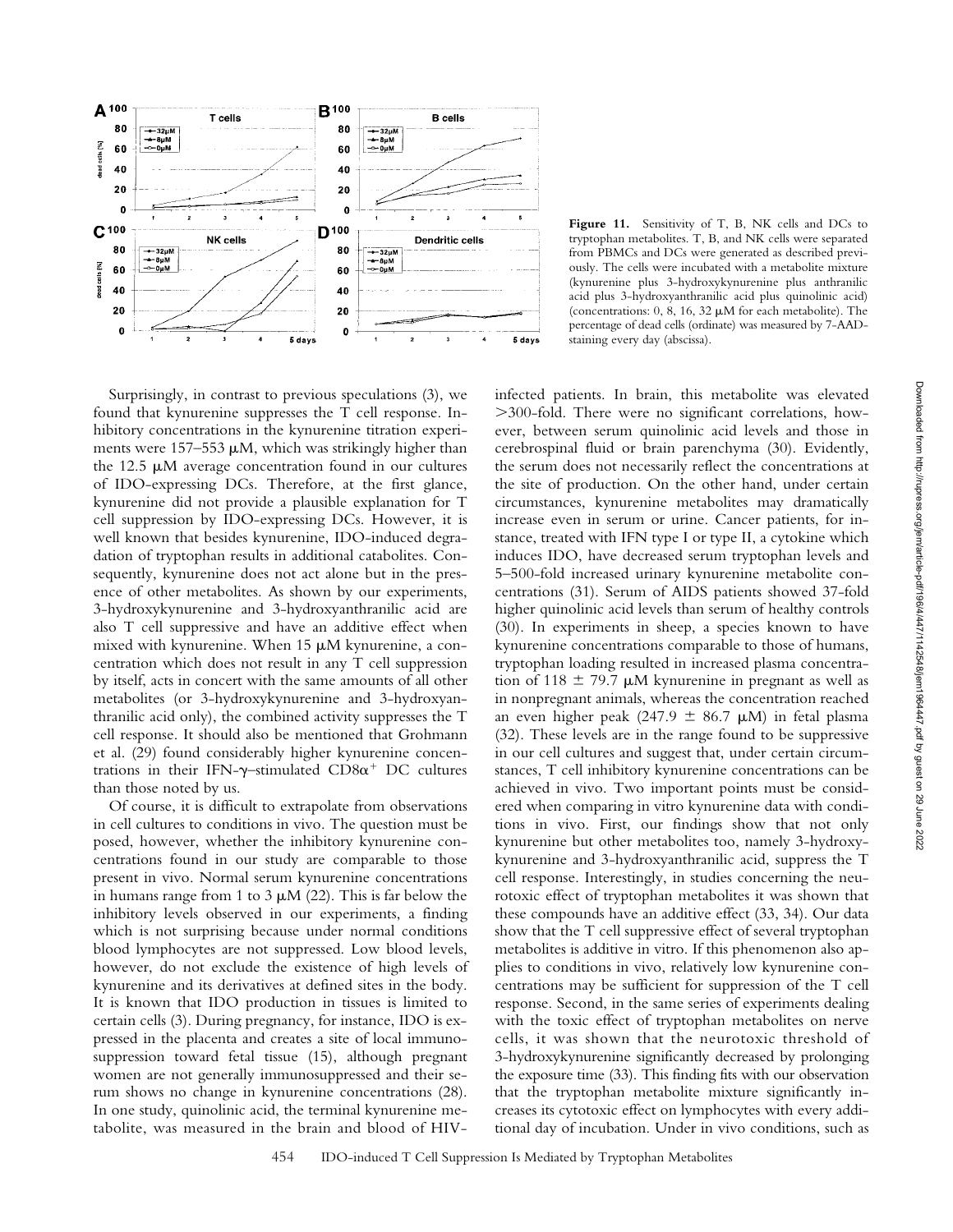AIDS, pregnancy, etc., the exposure time is obviously longer than the duration of cell cultures used in the present study and lower kynurenine concentrations might therefore be effective.

Our experiments indicate that the mechanism of T cell suppression by kynurenine and some of its derivatives is cell death. This explains the lack of restimulation of kynurenine-suppressed T cells. Interestingly, it was shown (35) that macrophages, cells belonging to the IDO-expressing subpopulation (14, 24, 25), can promote apoptosis of peripheral blood T cells. Moreover, treatment of DCs with IFN- $\gamma$  increases their IDO activity and confers tolerogenic properties apparently by initiating apoptosis of antigen-specific CD4 cells (27, 29, 36, 37). Our findings suggest that the latter phenomenon is induced by kynurenine and its derivatives, which means that these metabolites are possible mediators of inhibitory DCs. As shown in our experiments activated T cells are more susceptible to the cytotoxic action of kynurenine metabolites than resting cells. At high concentrations and longer exposure times, however, both activated and nonactivated T cells die. Translated to allogeneic T cell stimulation, that means that donor-specific (activated) clones die, whereas other (resting) clones are not (or less) harmed when exposed to kynurenine derivatives. Our restimulation experiments support this conclusion. The observation concerning induction of T cell death by kynurenine is in line with previous findings on the cytotoxic action of tryptophan metabolites on nerve cells. These compounds are known to be increased in the central nervous system in certain neurological diseases (33, 38, 39). In a recent publication, Chiarugi et al. (33) describe the induction of cell death in cortical neurons by 3-hydroxykynurenine and quinolinic acid, whereby the former apparently induces apoptosis and the latter necrosis. Quinolinic acid has also been considered a possible mediator of neurological dysfunction in AIDS (40). Surprisingly, our experiments show that only 3-hydroxykynurenine but not quinolinic acid induces death of lymphocytes.

If functional in vivo, the mechanism delineated by our findings might have far reaching consequences for immunoregulation and for the pathogenesis of certain diseases. As already mentioned, IDO is involved in suppression of fetal rejection and possibly in control of autoreactive T cells (3, 14, 15, 25). According to our observations, this suppression might be mediated by tryptophan metabolites which result from increased IDO activity. Consequently, high levels of such metabolites in the fetal-maternal interface may constitute a "gateway to inferno" which sentences to death all T cells which pass through. Interestingly, our findings show that not only T cells but also B and NK cells are affected. In contrast, DCs, the cells which produce IDO, are resistant to tryptophan metabolite cytotoxicity.

IDO-mediated suppression of the immune response obtains special relevance in patients with HIV infection. Selected strains of HIV-1 are capable of inducing IDO synthesis with subsequent tryptophan metabolism in human macrophages, a process apparently triggered by transient production of IFN- $\gamma$  (41). In line with these observations

are clinical studies showing that the concentration of serum kynurenine increases and that of tryptophan decreases with immune stimulation in HIV-infected patients, resulting in a high kynurenine/tryptophan ratio. Most importantly, this ratio shows a reciprocal relationship to the CD4 count and the stage of the disease (42). In the light of our findings, it is tempting to speculate that tryptophan metabolites induce T cell death and thus contribute to the immunsosuppression observed in HIV-infected patients.

If the immune system "uses" IDO-producing DCs for suppression of "unwanted" immune reactions, the same strategy could be attempted for induction of tolerance in a transplant setting. It has already been shown that donor DC progenitors, when injected into the prospective transplant recipient, prolong graft survival, conceivably by inactivating donor-reactive T cells (43, 44). Our study points out a way for deliberately generating "suppressive" donor DCs which can be used for tolerance induction in transplant recipients. Conceivable alternatives would be the direct expression of the IDO-gene in the graft or the use of tryptophan metabolites as immunosuppressive agents. The latter therapeutic strategy is particularly interesting in the light of our observation that tryptophan metabolites preferentially kill activated T cells, the cells which mediate graft rejection.

In conclusion, our experiments show that DCs which transgenetically express IDO are able to lower the tryptophan concentration, increase the kynurenine concentration, and suppress the allogeneic T cell response. The tryptophan metabolites kynurenine, 3-hydroxykynurenine, and 3-hydroxyanthranilic acid inhibit T cell proliferation by a time-dependent cytotoxic action, an effect which concerns mainly activated T cells, but also B and NK cells.

Human IDO cDNA was provided by Dr. Osamu Takikawa, Department of Pharmacology, School of Medicine, Hokkaido University, Sapporo, Japan. The expert technical assistance of Christiane Christ is gratefully acknowledged. The 911 cell line was provided by IntroGene B.V., 2333 AL Leiden, The Netherlands.

This work was supported by the Roche Organ Transplantation Research Foundation.

*Submitted: 10 January 2002 Revised: 2 May 2002 Accepted: 17 May 2002*

#### **References**

- 1. Yoshida, R., T. Nukiwa, Y. Watanabe, M. Fujiwara, F. Hirata, and O. Hayashi. 1980. Regulation of indoleamine 2,3-dioxygenase activity in the small intestine and the epididymis of mice. *Arch. Biochem. Biophys.* 203:343–351.
- 2. Taylor, M.W., and G. Feng. 1991. Relationship between interferon- $\gamma$ , indoleamine 2,3-dioxygenase, and tryptophan catabolism. *FASEB J.* 5:2516–2522.
- 3. Mellor, A.L., and D.H. Munn. 1999. Tryptophan catabolism and T-cell tolerance: immunosuppression by starvation? *Immunol. Today.* 20:469–473.
- 4. Yoshida, R., Y. Urade, M. Tokuda, and O. Hayashi. 1979. Induction of indoleamine 2,3 dioxygenase in mouse lung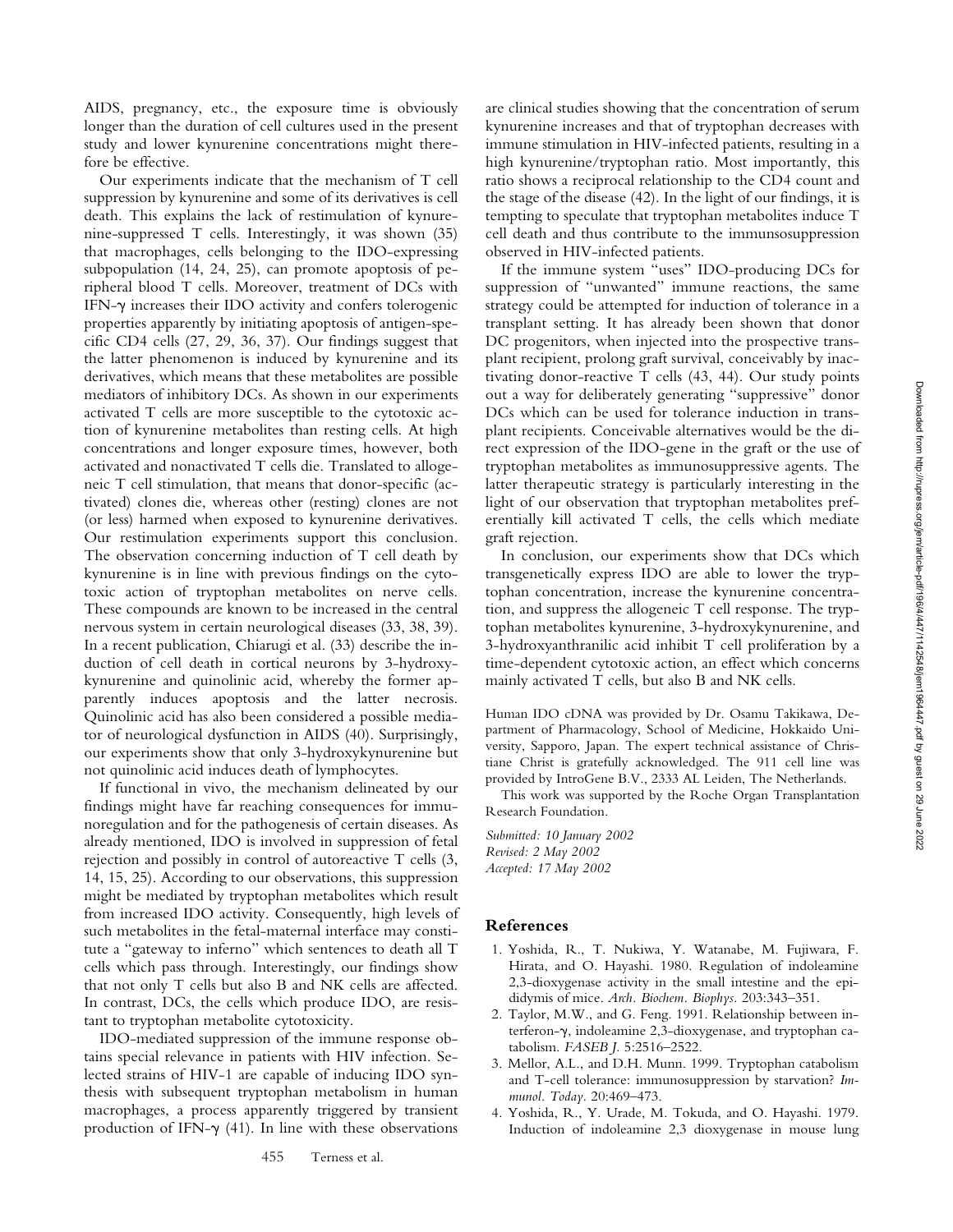during virus infection. *Proc. Natl. Acad. Sci. USA.* 76:4084– 4086.

- 5. Yoshida, R., and O. Hayashi. 1978. Induction of pulmonary indoleamine 2,3-dioxygenase by intraperitoneal injection of bacterial lipopolysaccharide. *Proc. Natl. Acad. Sci. USA.* 75: 3998–4000.
- 6. Carlin, J.M., E.C. Borden, P.M. Sondel, and G.I. Byrne. 1987. Biological-response-modifier-induced indoleamine 2,3 dioxygenase activity in human peripheral blood mononuclear cell cultures. *J. Immunol.* 139:2414–2418.
- 7. Bianchi, M., R. Bertini, and P. Ghezzi. 1988. Induction of indoleamine dioxygenase by interferon in mice: a study with different recombinant interferons and various cytokines. *Biochem. Biophys. Res. Commun.* 152:237–242.
- 8. Bodaghi, B., O. Goureau, D. Zipeto, L. Laurent, J.L. Virelizier, and S. Michelson. 1999. Role of IFN- $\gamma$ -induced indoleamine 2,3 dioxygenase and inducible nitric oxide synthase in the replication of human cytomegalovirus in retinal pigment epithelial cells. *J. Immunol.* 162:957–964.
- 9. Pfefferkorn, E.R. 1984. Interferon-γ blocks the growth of Toxoplasma gondii in human fibroblasts by inducing the host cells to degrade tryptophan. *Proc. Natl. Acad. Sci. USA.* 81:908–912.
- 10. Nagineni, C.N., K. Pardhasaradhi, M.C. Martins, B. Detrick, and J.J. Hooks. 1996. Mechanisms of interferon-induced inhibition of Toxoplasma gondii replication in human retinal pigment epithelial cells. *Infect. Immun.* 64:4188–4196.
- 11. Byrne, G.I., L.K. Lehmann, and G.J. Landry. 1986. Induction of tryptophan catabolism is the mechanism for gammainterferon-mediated inhibition of intracellular Chlamydia psittaci replication in T24 cells. *Infect. Immunol.* 53:347–351.
- 12. de la Maza, L.M., and E.M. Peterson. 1988. Dependence of the in vitro antiproliferative activity of recombinant human  $\gamma$ -interferon on the concentration of tryptophan in culture media. *Cancer Res.* 48:346–350.
- 13. Aune, T.M., and S.L. Pogue. 1989. Inhibition of tumor cell growth by interferon- $\gamma$  is mediated by two distinct mechanisms dependent upon oxygen tension: induction of tryptophan degradation and depletion of intracellular nicotinamide adenine dinucleotide. *J. Clin. Invest.* 84:863–875.
- 14. Munn, D.H., E. Shafizadeh, J.T. Attwood, I. Bondarev, A. Pashine, and A.L. Mellor. 1999. Inhibition of T cell proliferation by macrophage tryptophan catabolism. *J. Exp. Med.* 189:1363–1372.
- 15. Munn, D.H., M. Zhou, J.T. Attwood, I. Bondarev, S.J. Conway, B. Marshall, C. Brown, and A.L. Mellor. 1998. Prevention of allogeneic fetal rejection by tryptophan catabolism. *Science.* 281:1191–1193.
- 16. Kamimura, S., K. Eguchi, M. Yonezawa, and K. Sekiba. 1991. Localization and developmental change of indoleamine 2,3-dioxygenase activity in the human placenta. *Acta Med. Okayama.* 45:135–139.
- 17. He, T.C., S. Zhou, L.T. da Costa, J. Yu, K.W. Kinzler, and B. Vogelstein. 1998. A simplified system for generating recombinant adenoviruses. *Proc. Natl. Acad. Sci. USA.* 95:2509–2514.
- 18. Schuler, G., and N. Romani. 1997. Generation of mature dendritic cells from human blood. An improved method with special regard to clinical applicability. *Adv. Exp. Med. Biol.* 417:7–13.
- 19. Takikawa, O., T. Kuroiwa, F. Yamazaki, R. Kido. 1988. Mechanism of interferon- $\gamma$  action: Characterization of indoleamine 2,3-dioxygenase in cultured human cells by interferon- $\gamma$ and evaluation of the enzyme-mediated tryptophan degradation in its anticellular activity. *J. Biol. Chem.* 263:2041–2048.
- 20. Watzlik, A., C. Dufter, M. Jung, G. Opelz, and P. Terness. 2000. Fas ligand gene-carrying adeno-5 AdEasy viruses can be efficiently propagated in apoptosis-sensitive human embryonic retinoblast 911 cells. *Gene Ther.* 7:70–74.
- 21. Werner, E.R., B. Bitterlich, D. Fuchs, A. Hausen, G. Reibnegger, G. Szabo, M.P. Dierich, and H. Wachter. 1987. Human macrophages degrade tryptophan upon induction by interferon-γ. Life Sci. 41:273-280.
- 22. Widner, B., and D. Fuchs. 2000. Immune activation and degradation of tryptophan. *Mod. Asp. Immunobiol.* 1:105–108.
- 23. Yamamoto, S., and O. Hayashi. 1967. Tryptophan pyrrolase of rabbit intestine: *D*- and L-tryptophan-cleaving enzyme or enzymes. *J. Biol. Chem.* 242:5260–5266.
- 24. Moffett, J.R., M.G. Espey, and M.A. Namboodiri. 1994. Antibodies to quinolinic acid and the determination of its cellular distribution within the rat immune system. *Cell Tissue Res.* 278:461–469.
- 25. Hwu, P., M.X. Du, R. Lapointe, M. Do, M.W. Taylor, and H.A. Young. 2000. Indoleamine 2,3-dioxygenase production by human dendritic cells results in inhibition of T cell proliferation. *J. Immunol.* 164:3596–3599.
- 26. Banchereau, J., and R.M. Steinman. 1998. Dendritic cells and the control of immunity. *Nature.* 392:245–252.
- 27. Grohmann, U., R. Bianchi, M.L. Belladonna, S. Silla, F. Fallarino, M.C. Fioretti, and P. Puccetti. 2000. IFN- $\gamma$  inhibits presentation of a tumor/self peptide by  $CD8\alpha^-$  dendritic cells via potentiation of the  $CD8\alpha^+$  subset. *J. Immunol.* 165: 1357–1363.
- 28. Schrocksnadel, H., G. Baier-Bitterlich, O. Dapunt, H. Wachter, and D. Fuchs. 1996. Decreased plasma tryptophan in pregnancy. *Obstet. Gynecol.* 88:47–50.
- 29. Grohmann, U., F. Fallarino, R. Bianchi, M.L. Belladonna, C. Vacca, C. Orabona, C. Uyttenhove, M.C. Fioretti, and P. Puccetti. 2001. IL-6 inhibits the tolerogenic function of  $CD8\alpha^+$  dendritic cells expressing indoleamine 2,3-dioxygenase. *J. Immunol.* 167:708–714.
- 30. Heyes, M.P., K. Saito, A. Lackner, C.A. Wiley, C.L. Achim, and S.P. Markey. 1998. Sources of the neurotoxin quinolinic acid in the brain of HIV-1-infected patients and retrovirusinfected macaques. *FASEB J.* 12:881–896.
- 31. Brown, R.R., Y. Ozaki, S.P. Datta, E.C. Borden, P.M. Sondel, and D.G. Malone. 1991. Implications of interferoninduced tryptophan catabolism in cancer, auto-immune diseases and AIDS. *Adv. Exp. Med. Biol.* 294:425–435.
- 32. Nicholls, T., I. Nitsos, and D.W. Walker. 1999. Tryptophan metabolism in pregnant sheep: increased fetal kynurenine production in response to maternal tryptophan loading. *Am. J. Obstet. Gynecol.* 181:1452–1460.
- 33. Chiarugi, A., E. Meli, and F. Moroni. 2001. Similarities and differences in the neuronal death processes activated by 3OHkynurenine and quinolinic acid. *J. Neurochem.* 77:1310–1318.
- 34. Guidetti, P., and R. Schwarcz. 1999. 3-hydroxykynurenine potentiates quinolinate but not NMDA toxicity in the rat striatum. *Eur. J. Neurosci.* 11:3857–3863.
- 35. Munn, D.H., J. Pressey, A.C. Beall, R. Hudes, and M.R. Alderson. 1996. Selective activation-induced apoptosis of peripheral T cells imposed by macrophages. A potential mechanism of antigen-specific peripheral lymphocyte deletion. *J. Immunol.* 156:523–532.
- 36. Bianchi, R., U. Grohmann, C. Vacca, M.L. Belladonna, M.C. Fioretti, and P. Puccetti. 1999. Autocrine IL-12 is involved in dendritic cell modulation via CD40 ligation. *J. Immunol.* 163:2517–2521.